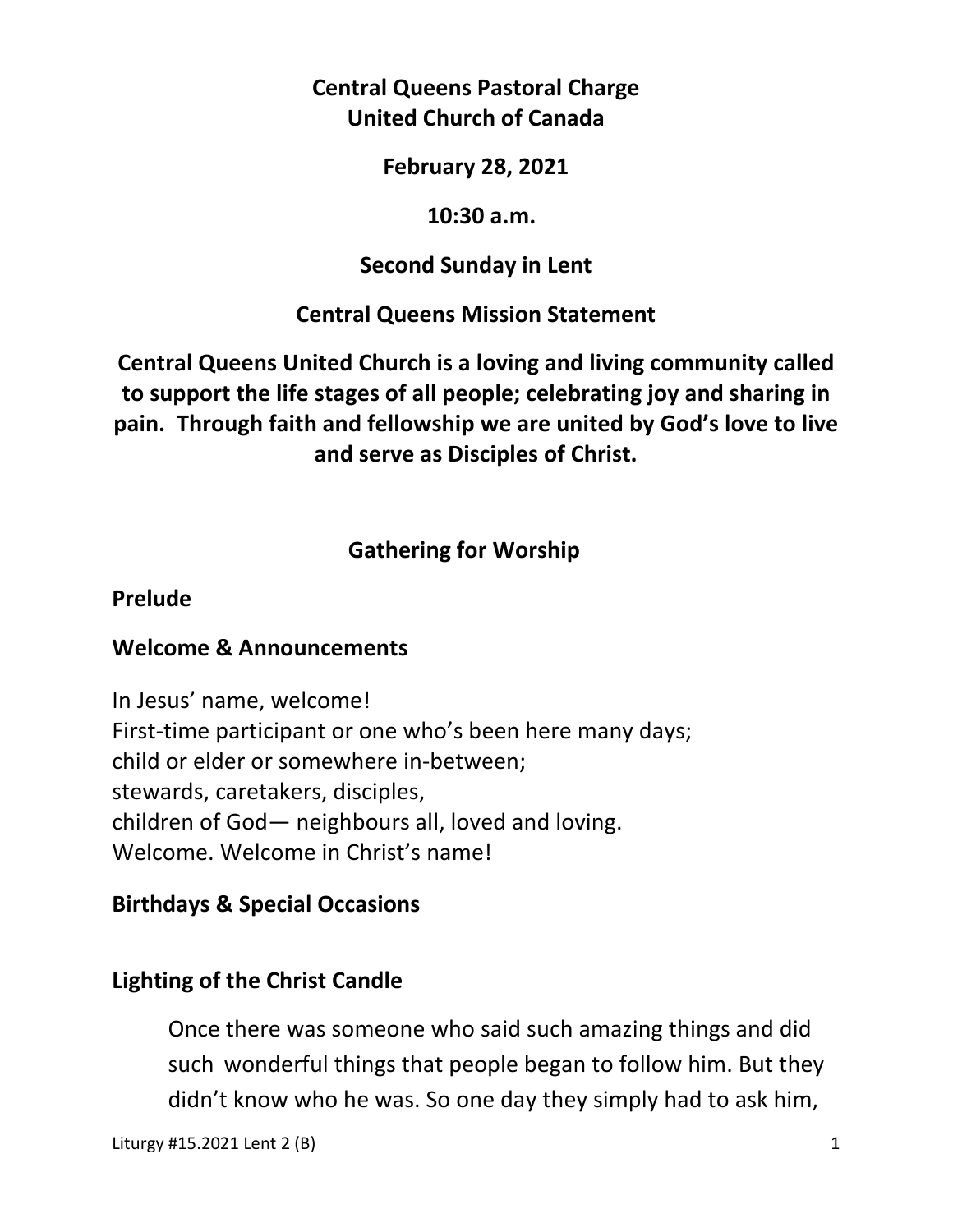"Who are you?" He replied, "I am the Light."

## **Quiet Preparation for Worship**

### **Bible Presentation**

|  | *Introit |
|--|----------|
|--|----------|

**\*Introit** "Come All You People" MV #2X2

### **\*Call to Worship**

 Blessed and blessing, loving and loved, God's people, (*name of your community of faith*), come to this place! **We're ready!**  From times of work, from times of play, from times of busy-ness, from times away, God's people of Central Queens United, come! **We're set!**  To speak and to receive, to sing and to pray. God's people of Central Queens United, come! **We're here! We're here! We're here to worship God!** 

| "Come, Touch Our Hearts" | MV #12 |
|--------------------------|--------|
|                          |        |

### **Prayer of Approach**

 **God of the smooth road, God of the rough places,**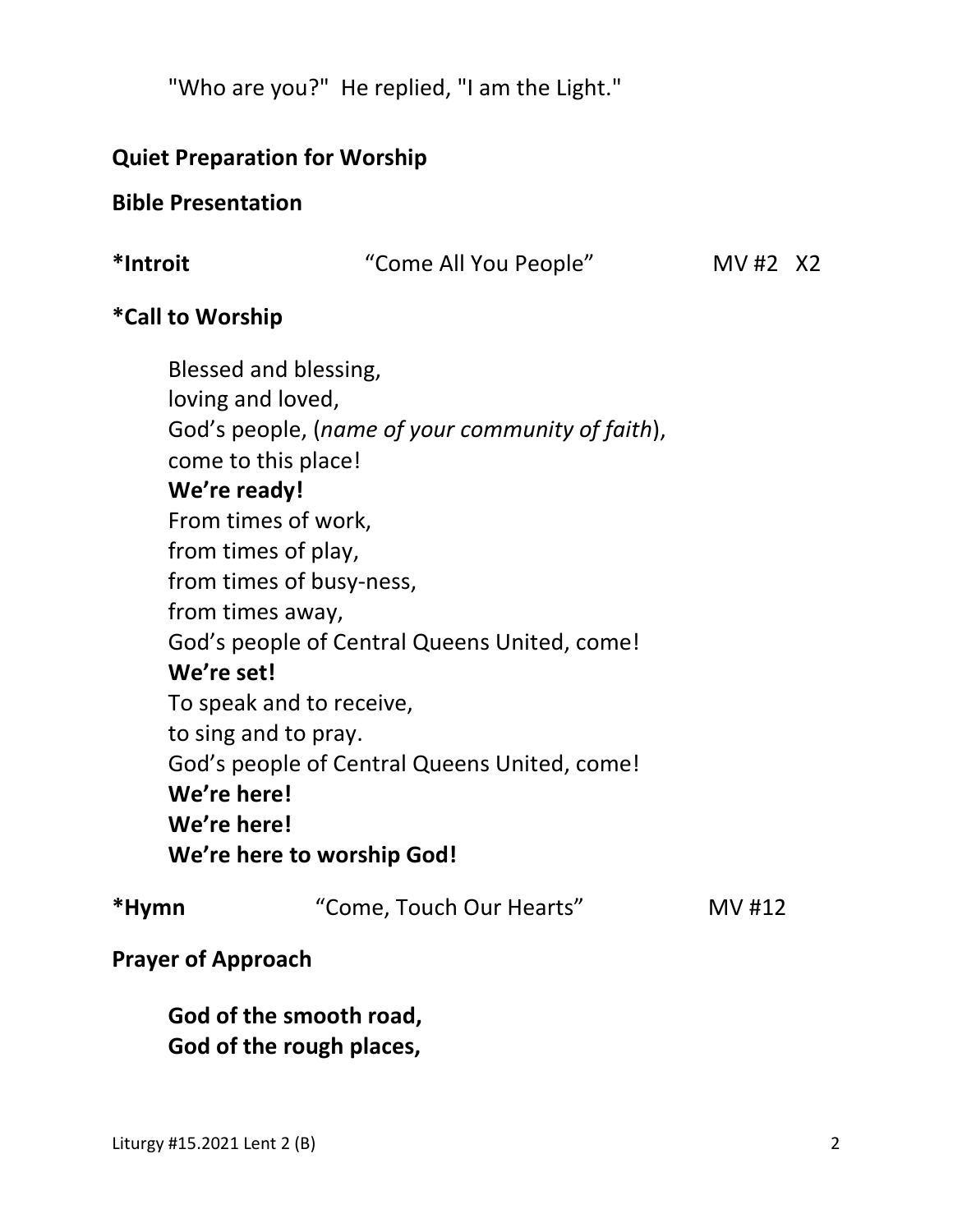**God of the wilderness paths, thank you. Thank you for calling us out when we want to wrap ourselves up and hide. Thank you for giving us safe space when everything is just too much. Thank you for blessing all creation with your presence, and with your love. Open our hearts, we pray—open our minds open our souls and, by your grace, fill them with your abundant love; not only so that we would be changed, not only so that we would be blessed, but so that we can be blessing and people of transformation, in your world. In Jesus' name we ask it.** 

With Jesus, we share in the ancient prayer…

#### **Lord's Prayer**

**Our Father, who art in heaven, hallowed be thy name. Thy Kingdom come, thy will be done on earth, as it is in heaven. Give us this day our daily bread; and forgive us our trespasses, as we forgive those who trespass against us; and lead us not into temptation, but deliver us from evil. For thine is the kingdom, the power, and the glory,**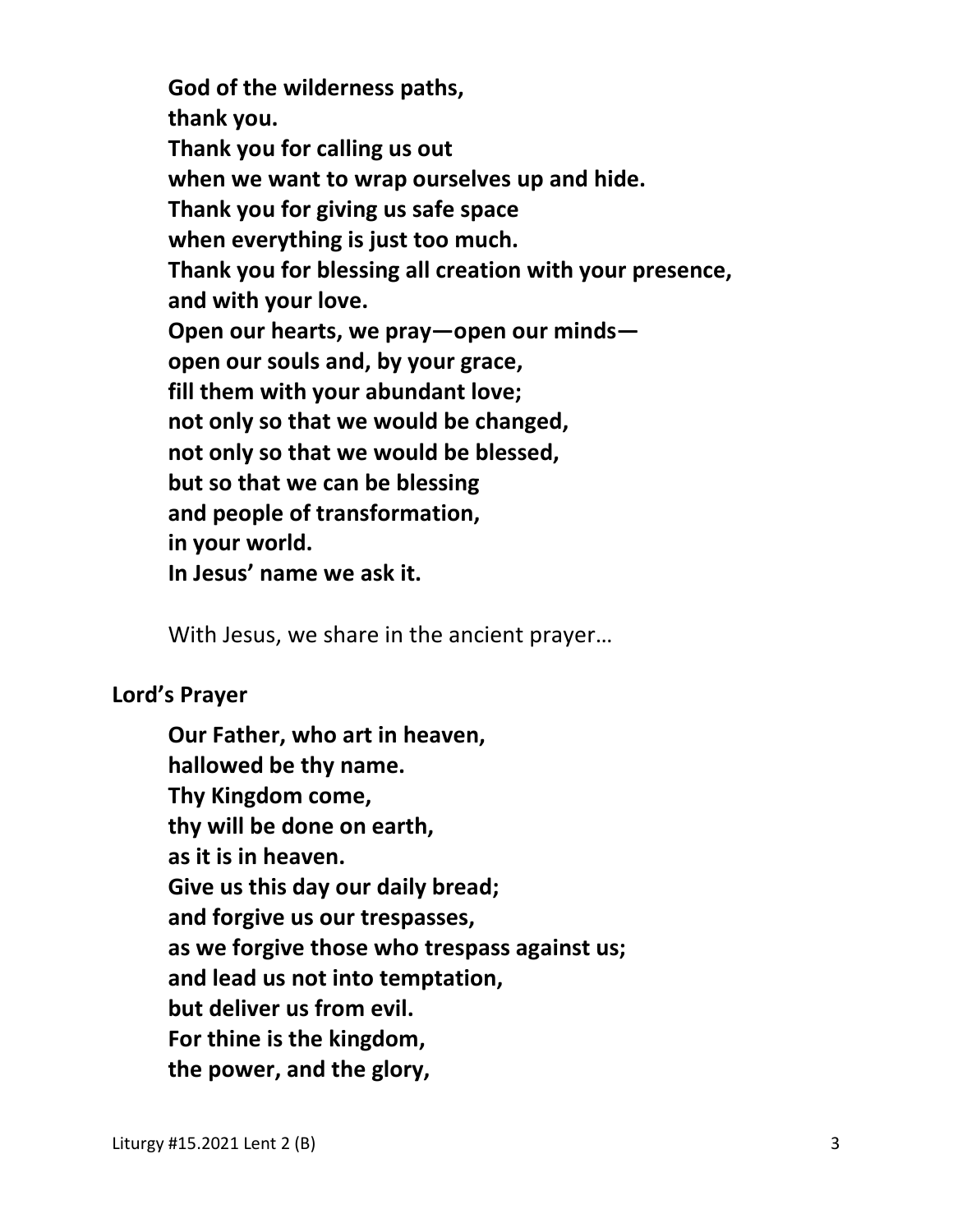**for ever and ever.** 

**Amen.** 

| Psalm 22:23-31                                                                                                                                                                                                                                                                                 |                                      | VU #746 (Parts Three and Four) |  |  |
|------------------------------------------------------------------------------------------------------------------------------------------------------------------------------------------------------------------------------------------------------------------------------------------------|--------------------------------------|--------------------------------|--|--|
| Hymn                                                                                                                                                                                                                                                                                           | "It's a Song of Praise to the Maker" | MV #30 vv. 1-2                 |  |  |
| <b>All God's Children</b>                                                                                                                                                                                                                                                                      |                                      |                                |  |  |
| <b>Hymn</b>                                                                                                                                                                                                                                                                                    | "It's a Song of Praise to the Maker" | MV #30 vv. 3-4                 |  |  |
| <b>Prayer of Confession</b>                                                                                                                                                                                                                                                                    |                                      |                                |  |  |
| We are quite open about our successes.<br>We feel free to boast when we have done well,<br>but we are not quite so open when things have gone wrong.<br>We do not praise God anyway.<br>Instead, we recognize the distance<br>between me and you<br>between you and God<br>between God and me. |                                      |                                |  |  |

 **We will be quite open about it** 

 **as we open ourselves** 

 **to our Living God in silence.** 

 *Moment of Silence* 

# **Kyrie**

# **Assurance of God's love**

You can look behind. You can search ahead. God will meet you in between. God promises to always be right there.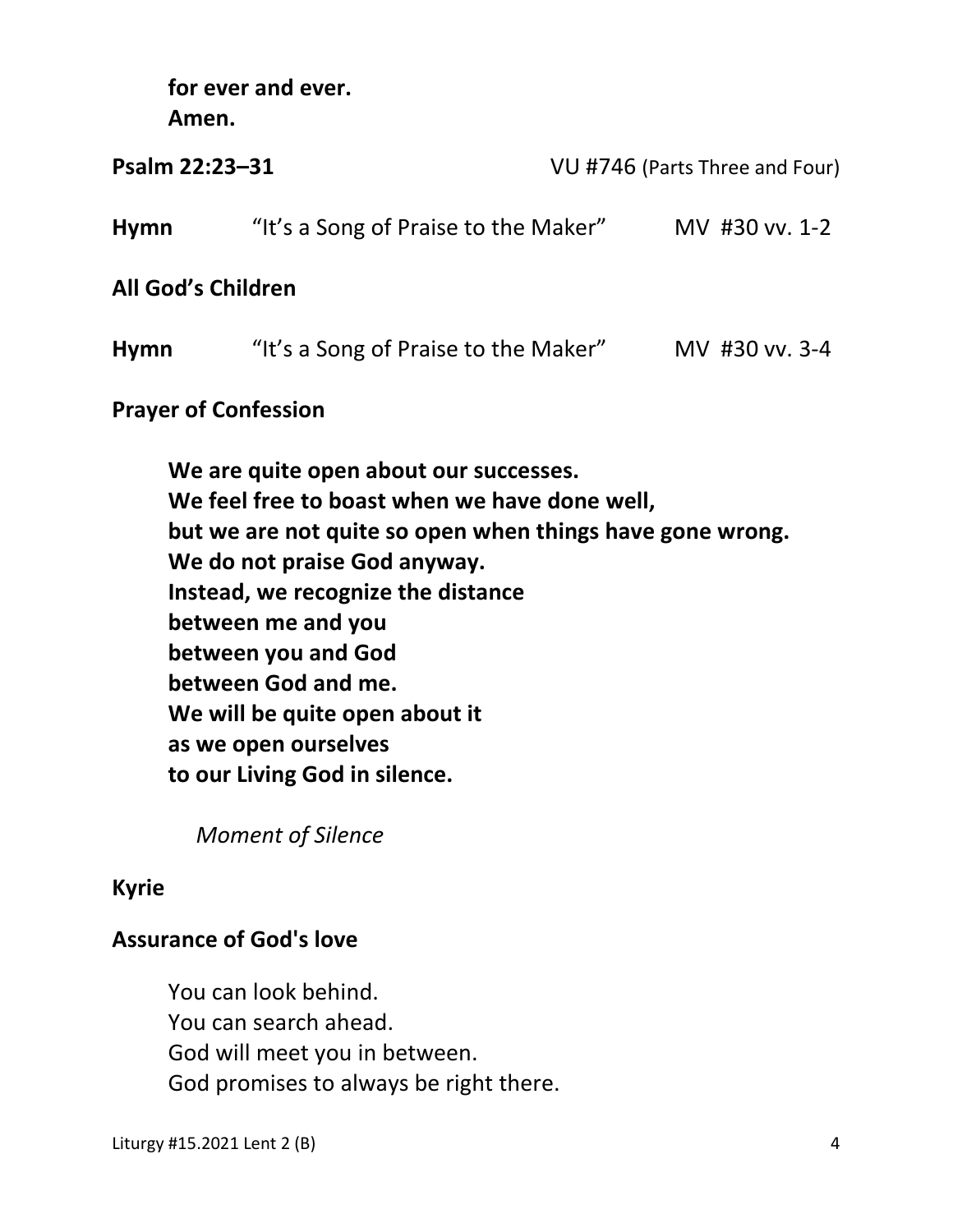If you believe this to be so, If you believe God is between here and there between me and you, Share that peace with your neighbour.

### **Presentation of Our Gifts**

### **Offertory Invitation**

 The Way of Lent is a path that we travel each year, as a time for us to remember Jesus' journey. On that journey he met many people. In that meeting, they were blessed. In that blessing, many of them were changed. In that change, many of them shared what they had experienced. In that sharing, they changed the world. We are disciples of Christ, blessed by his teaching and blessed by his love. So, let's share who we are and what we have, that, in that sharing, we would be part of blessing God's world. Let us gather together what we are able to offer!

**Offertory** "Your Work, O God, Needs Many Hands" VU #537

### **\*Presentation of Offering**

#### **\*Offertory Prayer**

 **God of all creation, we know that all that we have, all that we are, is blessed and blessing.**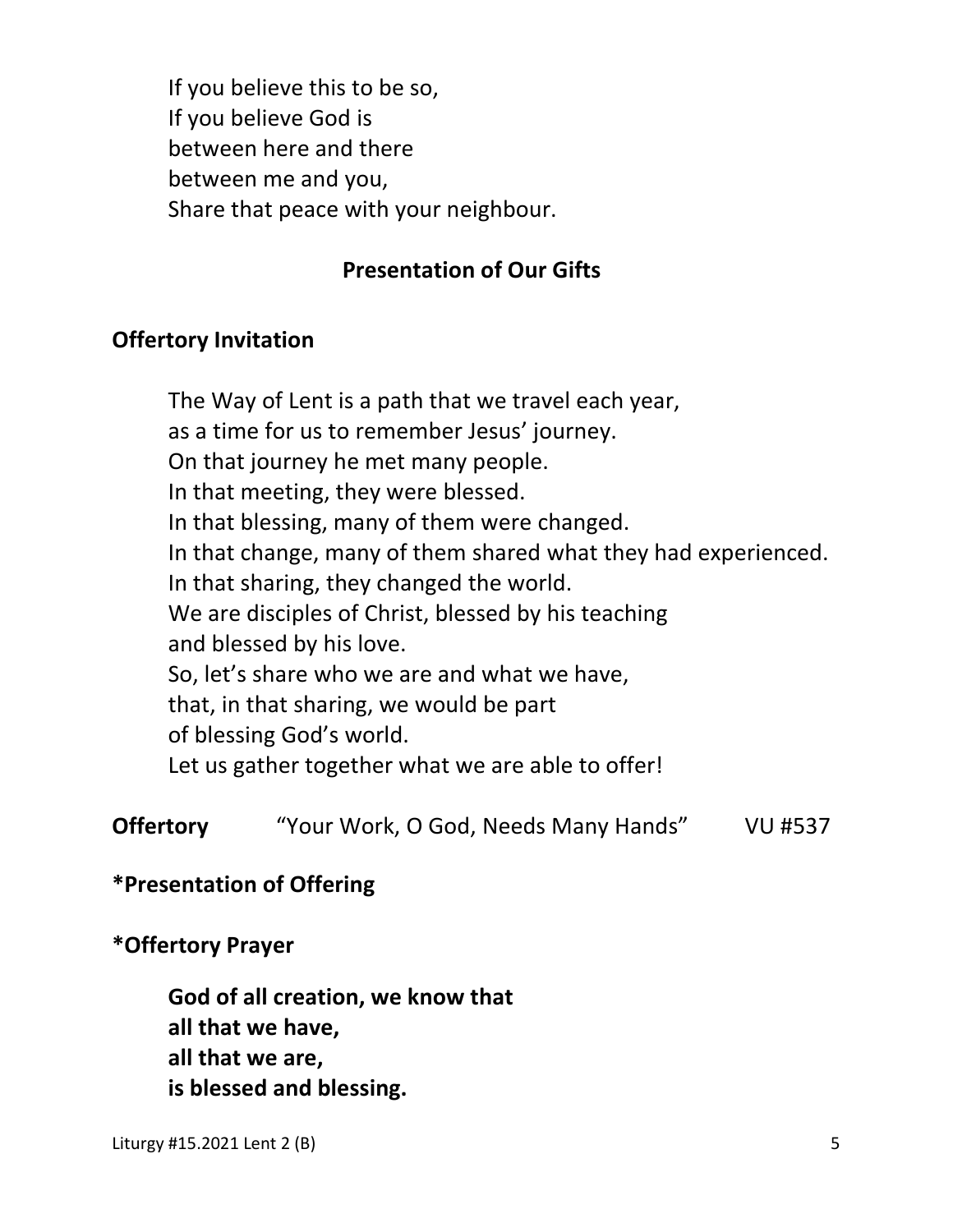**In this sharing, we add our blessing to yours. May all of these blessings bring hope and healing to your world. Amen.** 

### **Listening for the Word**

### **Sacred Readings**

#### **Genesis 17:1–7, 15–16** *The covenant between Abram, Sarai, and God.*

 When Abram was ninety-nine years old, the LORD appeared to Abram, and said to him, "I am God Almighty; walk before me, and be blameless. And I will make my covenant between me and you, and will make you exceedingly numerous." Then Abram fell on his face; and God said to him, "As for me, this is my covenant with you: You shall be the ancestor of a multitude of nations. No longer shall your name be Abram, but your name shall be Abraham; for I have made you the ancestor of a multitude of nations. I will make you exceedingly fruitful; and I will make nations of you, and kings shall come from you. I will establish my covenant between me and you, and your offspring after you throughout their generations, for an everlasting covenant, to be God to you and to your offspring after you. God said to Abraham, "As for Sarai your wife, you shall not call her Sarai, but Sarah shall be her name. I will bless her, and moreover I will give you a son by her. I will bless her, and she shall give rise to nations; kings of peoples shall come from her."

**Mark 8:31–38** *Those who lose their life for the gospel will save it*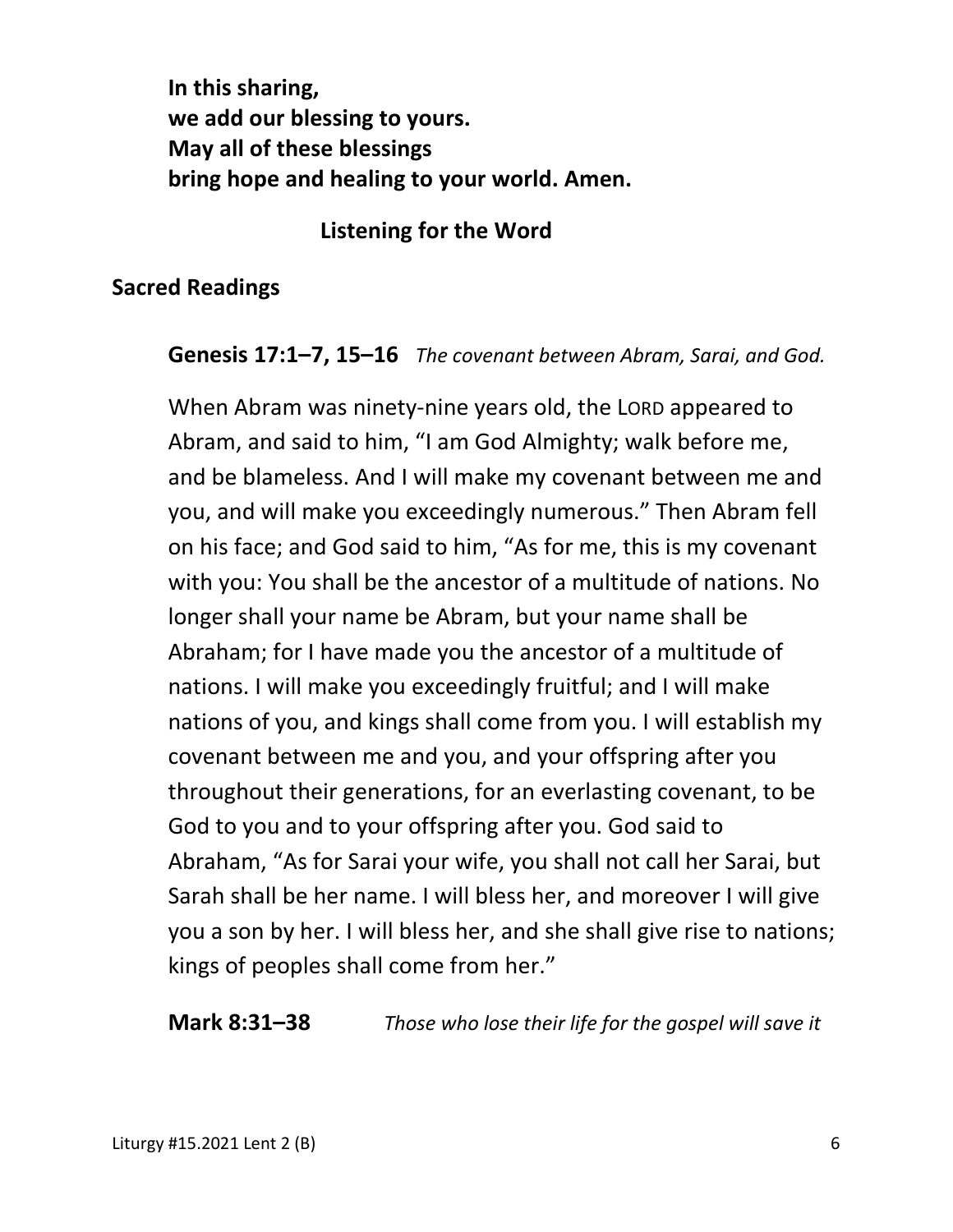Then he began to teach them that the Son of Man must undergo great suffering, and be rejected by the elders, the chief priests, and the scribes, and be killed, and after three days rise again. He said all this quite openly. And Peter took him aside and began to rebuke him. But turning and looking at his disciples, he rebuked Peter and said, "Get behind me, Satan! For you are setting your mind not on divine things but on human things."

He called the crowd with his disciples, and said to them, "If any want to become my followers, let them deny themselves and take up their cross and follow me. For those who want to save their life will lose it, and those who lose their life for my sake, and for the sake of the gospel, will save it. For what will it profit them to gain the whole world and forfeit their life? Indeed, what can they give in return for their life? Those who are ashamed of me and of my words in this adulterous and sinful generation, of them the Son of Man will also be ashamed when he comes in the glory of his Father with the holy angels."

## **Anthem**

### **Sermon**

## **Responding to the Word**

### **Pastoral Prayer**

 Loving God, we thank you for the vision you have for our lives, the promises you have made to us, and the journey you open before us. Today we remember with gratitude:

The ways our lives are held secure in uncertain times by our trust in you;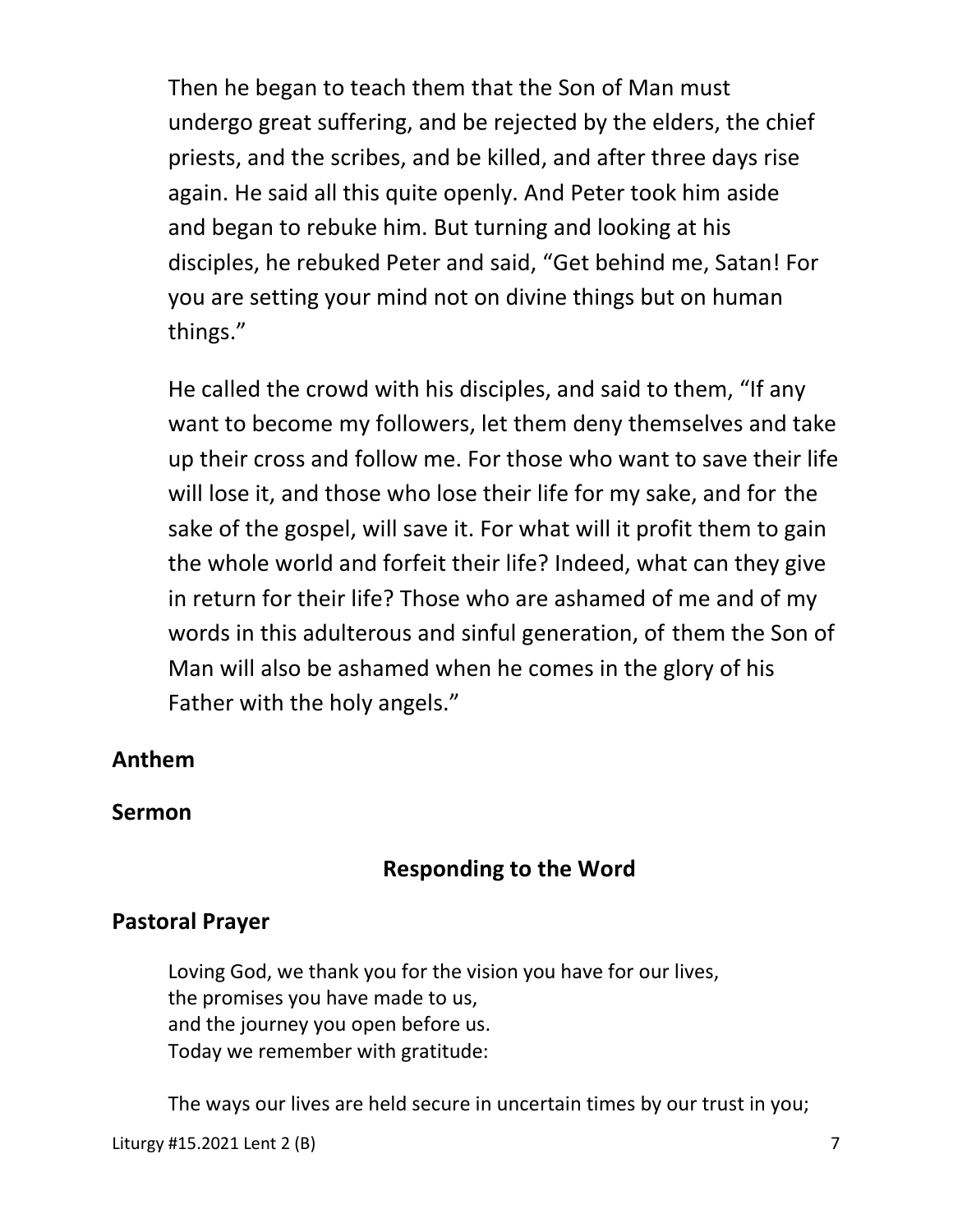*(Hold a silence)* Moments in these months of pandemic that made us laugh or smile;  *(Hold a silence)* Moments when we felt your gifts of courage and patience;  *(Hold a silence)* The people who love us and give us encouragement;  *(Hold a silence)*

 Gracious God, we are grateful for all these signs of your love in our lives. Thank you for the hope they bring us. Show us how to share this hope and love with others who are struggling in these difficult days.

 Faithful God, we pray for healing and restoration in the world that is our home. Hear us as we name in silence the needs and concerns we carry today:

 We pray for people, places and situations deeply in need of your grace, especially as they face the fears and frustrations of coping with COVID-19;  *(Hold a silence)*

 We pray for those who struggle to feed, clothe or house themselves and their families, and all those who worry about their economic future;  *(Hold a silence)*

 We pray for those who are weak or vulnerable for any reason, and for all who lack dignity and respect in our community;

 *(Hold a silence)*

 We pray for the earth and its well-being, that areas and species under threat will be cared for;

 *(Hold a silence)*

We pray for peace with justice in regions of the world facing turmoil;  *(Hold a silence)*

 And we pray for all those offering leadership and service in these times of hope and anxiety, for those planning how to offer vaccines in our community, and for those uncertain about vaccination;  *(Hold a silence)*

 By the power of your Spirit, O God, work in us and through us. May we bring the light and love of your kingdom into our relationships and our community in all we do and say.

# **\*Hymn** "Christ Has No Body Now but Yours" MV #171